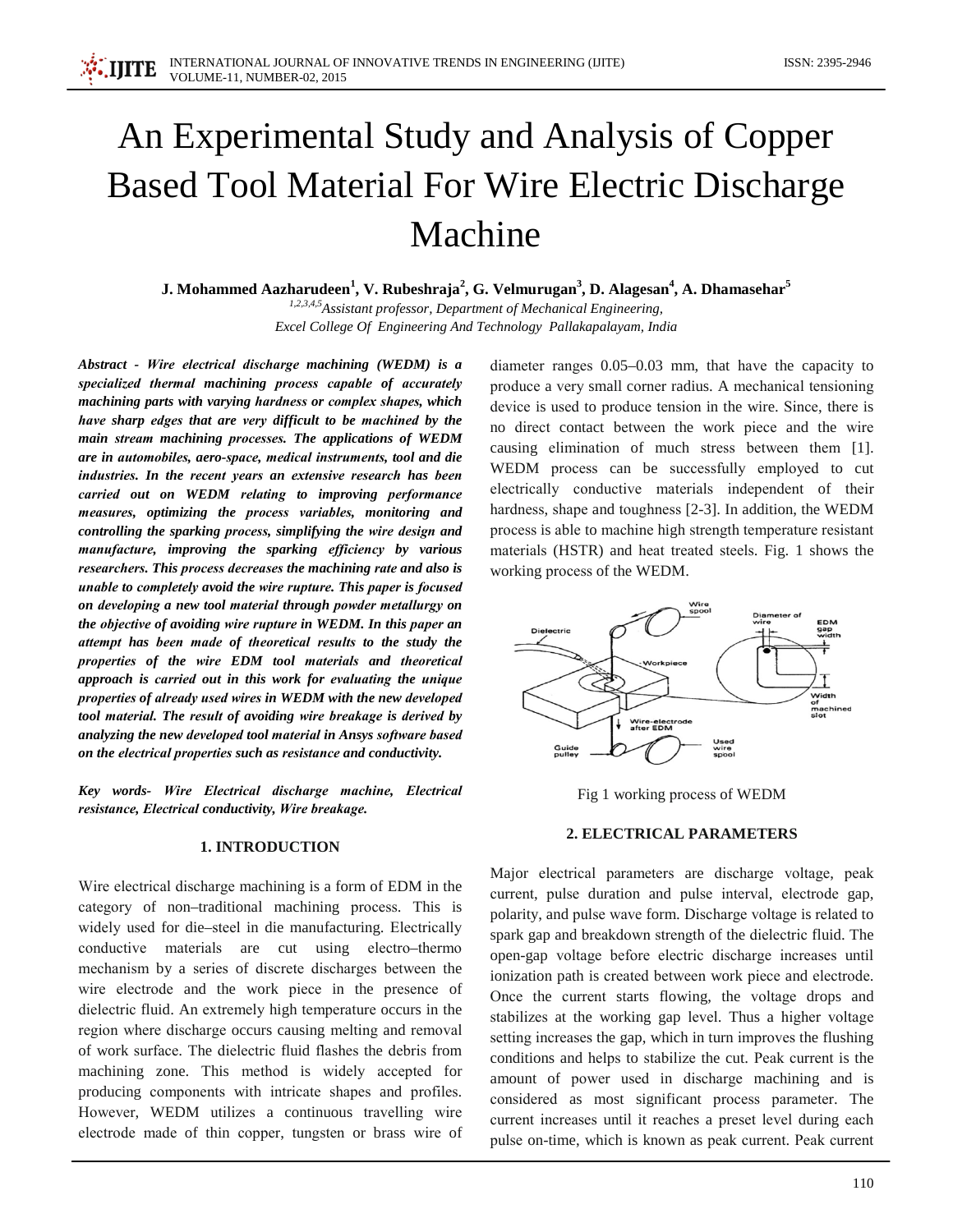is governed by surface area of cut. Higher peak current is applied during roughing operation and details with large surface area. This is the most important parameter because the machined cavity is a replica of tool electrode and excessive wear will hamper the accuracy of machining. New improved electrode materials like graphite, can work on high currents without much damage [4].



Fig 2. Electrical Parameters

#### 3. TOOL MATERIAL (ELECTRODE):

Engineering materials having higher thermal conductivity and melting point are used as a tool material for Wire EDM process of machining. Copper, graphite, copper-tungsten, silver tungsten, copper graphite, zinc and brass are used as a tool material (electrode) in Wire EDM. They all have good wear characteristics, better conductivity, and better sparking conditions for machining. Copper with 5% tellurium, added for better machining properties. Tungsten resist wear better than copper and brass. Brass ensures stable sparking conditions and is normally used for specialized applications such as drilling of small holes where the high electrode wear is acceptable (Metals Handbook, 1989). The factors that affect selection of electrode material include metal removal rate, wear resistance, desired surface finish, cost of electrode material manufacture and material and characteristics of work material to be machined.

## **4. PROPERTIES REQUIRED FOR WIRE ELECTRODES AND DEVELOPMENTAL OBJECTIVES**

Generally, wire electrodes should satisfy the following requirements: (i) accurate machining, (ii) high cutting speed for high productivity Figure 2 summarizes the performance requirements for a wire electrode. The electric discharge must be stable for high-precision machining and high energy for high-speed cutting. The three requirements for high-speed cutting and high precision machining are: (i) mechanical strength at high temperatures for good heat resistance, (ii) high electrical conductivity for good calorification resistance, and (iii) high heat conductivity for efficient heat release. In addition, the wire electrodes have to be very straight to allow automatic threading and they need improved drawability and stability during commercial production to achieve good cost performance. [5]



Figure.3 Performance Requirements for a Wire lectrode

## 5. RESEARCH BACKGROUND

Many researchers have worked in WEDM their findings include surface softening, effect of process parameters on surface finish and material removal rates. The common conclusions of all these studies focused on improving surface finishing and metal removal rate by changing the operating parameter such as pulse on time, pulse off time. kerf width, wire speed wire tension etc. comparatively, very few studies have been undertaken to avoid wire breakage by using coated wire electrodes and developing new electrode material. jatinder kapoor et al (2010) evaluate EDM wire from copper to brass and from brass to various coated wire, which has helped make wire EDM machining, the method of choice for high-speed production applications, as well as applications requiring improved contour accuracy and improved surface finishes Roger kern (2008) recommended the way of selecting material for electrode by examine the properties of metallic and graphite electrode materials [6]. Hiromitsu Kuroda et al (2003) studied composition of core material for coated wire electrodes with a composite structure, a zinc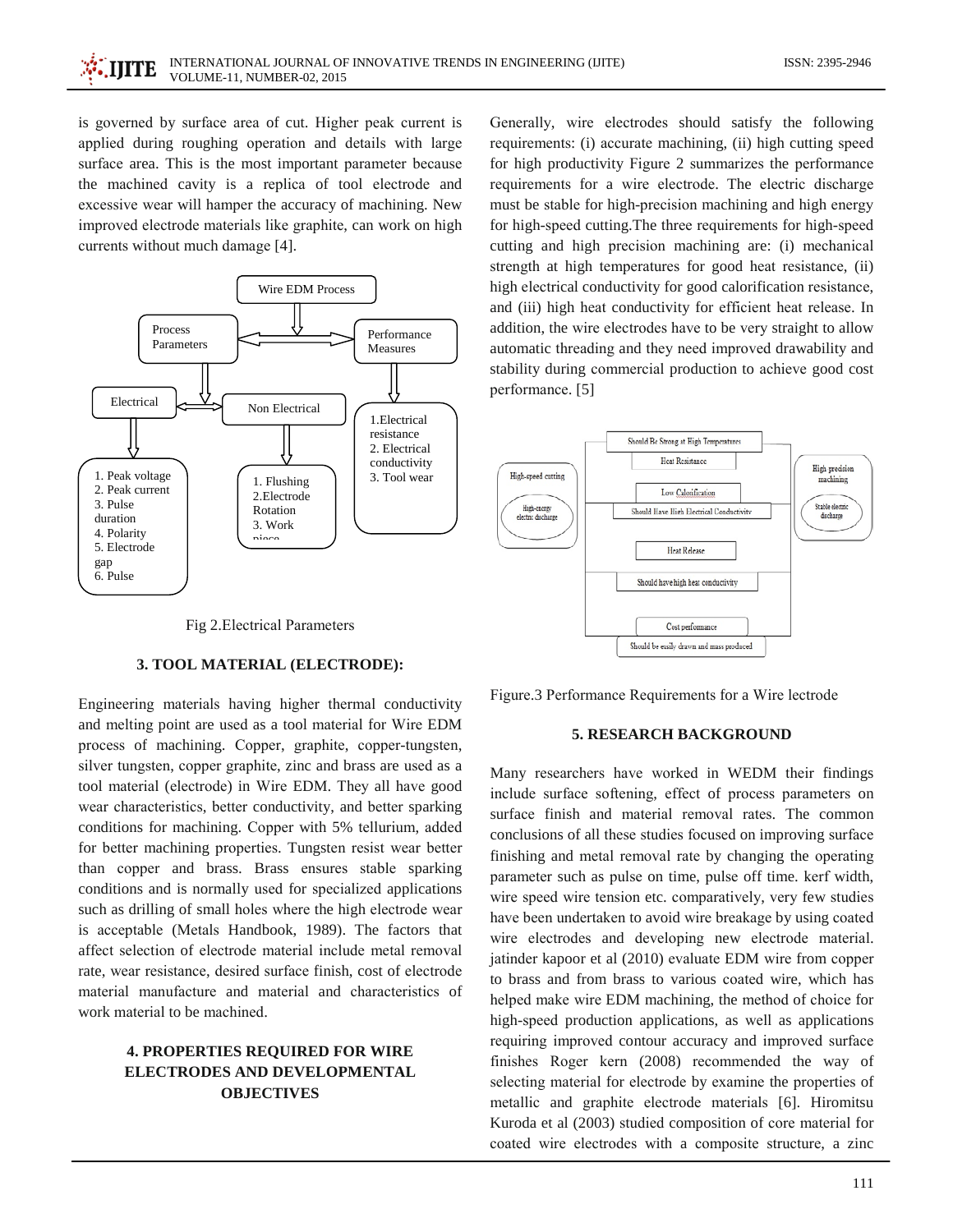concentration enhancing technique and a control technique for the structure [7]. Seigi Aoyama et al (1999). developed two types of coated wire electrodes, the HIF electrode for high-speed and accurate cutting, and the HIE electrode for super-high-speed cutting [8]. Roger kern examined causes of wire breakage and acknowledged some common myths of improving wire EDM productivity [9]. Rajurkar.K.P et al (2008) describes an on-line WEDM monitor, and proposes a control strategy to prevent wire rupture by analyzing the large number of sparking frequency which is correlated with the wire breakage phenomena [10]. B.J. Ranganath et al (2003) analyzed the failure characteristics of wire tool with the help of SEM, EDAX and ANN results [11]. Bhola Jha et al (2011) reported a review on the research relating to EDM electrode design and its manufacturing for improving and optimizing performance measures and reducing time and cost of manufacturing [12]. Current researchers have explored a number of ways to improve electrode design and devised various ways of manufacturing. This paper deals with theoretical approach of developing new electrode material through powder metallurgy and correlate the tool wear with electrical resistances.

## **6. EXPERIMENTATION**

#### **6.1 MATERIAL SELECTION**

The selection of the most appropriate electrode material is a key decision in the process plan for any EDM job. Properties of different electrode materials and their influence on EDM performance as well as on fabrication of electrodes have been summarized in EDM handbooks. The important variables to be considered for selection of electrode material are material removal rate, tool wear rate, surface roughness, machinability and material cost. Electrode material should have the basic properties like electrical and thermal conductivity, a high melting temperature, low wear rate, and resistance to deformation during machining. Electrode materials fall into two main categories: metallic and graphite. The primary advantage of metallic electrode materials is their electrical conductivity and mechanical integrity. Mechanical integrity is especially important in both sharp corner and poor flushing conditions [12]. Pure copper powder is used in the electrical and the electronics industries because of its excellent electrical and thermal conductivities. Copper can produce very fine surface finishes, even without special polishing.

**6.2 PARTICLE SIZE:** 

Generally, the smaller the particle size, the better the mechanical properties of the copper, resulting in finer detail, better mixing, and better work piece surface finish.

Due to the combination of its high density, melting point and high wear resistance, tungsten has been selected as electrode material. It is the important to note that Tungsten has poor electrical conductivity, cuts much slow than Brass or Copper.

| Physical State                                     | Solid                    |  |  |
|----------------------------------------------------|--------------------------|--|--|
| Form                                               | Spherical particles      |  |  |
| Color                                              | Reddish Brown            |  |  |
| Odour                                              | Odourless                |  |  |
| <b>Boiling Temperature</b>                         | $2324$ °C                |  |  |
| Melting Temperature                                | 1083°C                   |  |  |
| Density                                            | $8.93 \,\mathrm{m/cm^3}$ |  |  |
| Table.1 Physical and chemical properties of Copper |                          |  |  |

| <b>Physical State</b>      | Solid                     |  |  |
|----------------------------|---------------------------|--|--|
| Form                       | Irregular Fine            |  |  |
|                            | particles.                |  |  |
| Color<br>Odour             | Grey<br>Odourless         |  |  |
|                            |                           |  |  |
| <b>Boiling Temperature</b> | 5930°C                    |  |  |
| Melting Temperature        | 3370°C                    |  |  |
| Density                    | $19.3$ gm/cm <sup>3</sup> |  |  |

Table.2 Physical and chemical properties of Tungsten  $(\overline{W})$ 

Copper Tungsten combines the high electrical conductivity of copper with the high melting point of tungsten. The combination of these two metals creates an electrode material with very good wear properties. Copper Tungsten is unmatched for its wear resistance, holds up very well in sharp corners, and is readily machined and ground without the burr issues associated with Copper. Copper Tungsten cannot be manufactured by conventional alloying techniques, since the Copper would vaporize before the Tungsten began to melt.

| Sl.No | Weight ratio |    | Temp.<br>in | Temp.<br>Maintaining<br>Duration in |  |
|-------|--------------|----|-------------|-------------------------------------|--|
|       | Cu           | W  | $\circ$ c   | hours                               |  |
|       | 70           | 30 | 500         | 10                                  |  |
| 2     | 75           | 25 | 500         | 10                                  |  |
| 3     | 80           | 20 | 600         | 10                                  |  |
|       | 85           | 25 | 600         | 10                                  |  |
| 5     | 90           | 10 | 700         | 10                                  |  |
| 6     | 95           |    | 700         | 10                                  |  |

Table.3 Weight ration of Cu and W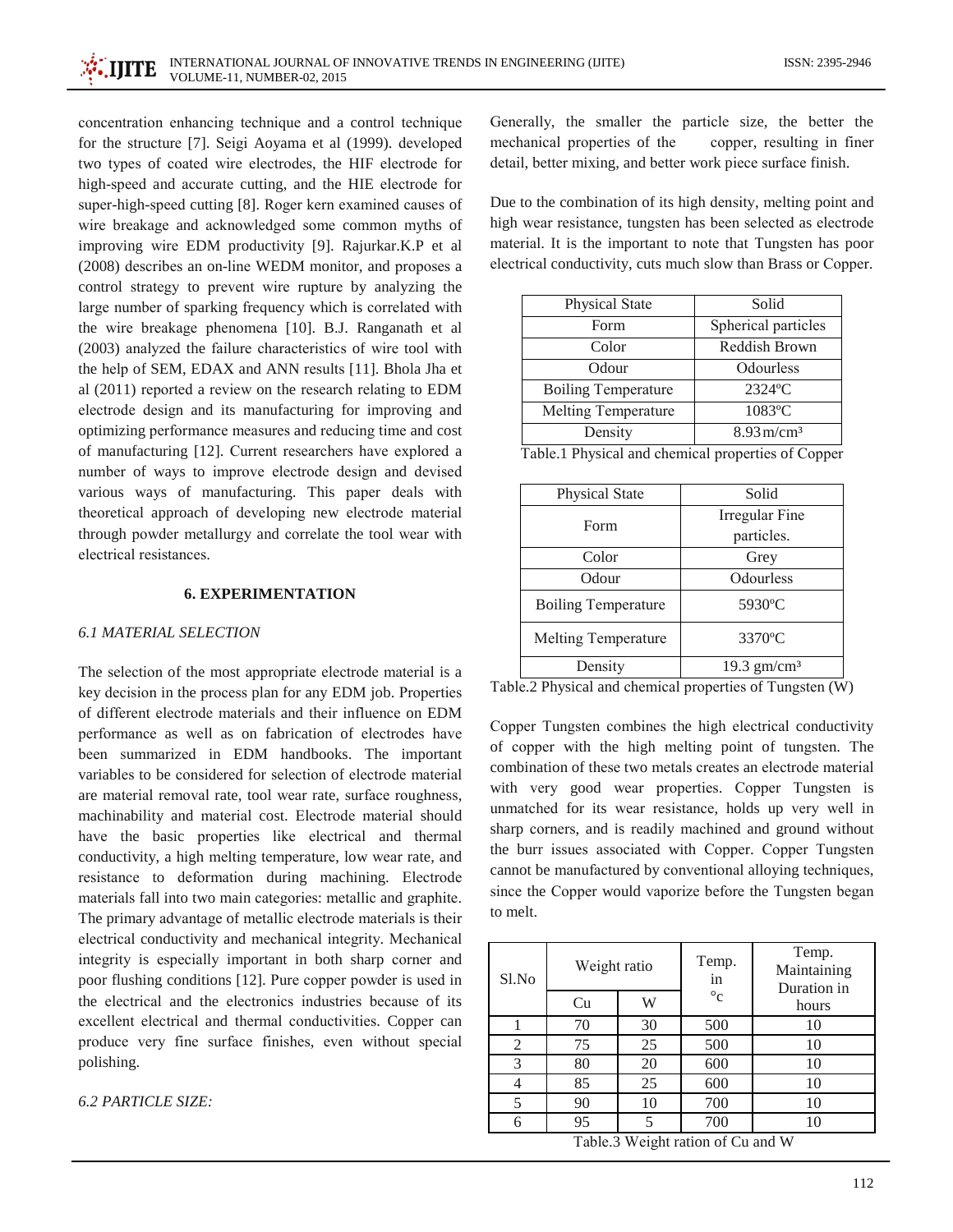That is why Copper Tungsten is made by the powder metal process. Copper and Tungsten powder are pressed into a preform and then sintered. During sintering, the material shrinks by approximately 25% and great care must be taken to avoid porosity, which is a common defect in some Copper Tungsten electrodes. Copper Tungsten is generally sold in the 70W:30Cu grade. It is possible to purchase Copper Tungsten with different ratios. A higher copper content would improve the surface finish and cutting speed. A lower Tungsten content would increase the strength of the wire and gives more wear resistance

## 6.3 Billet Preparation

Atomized copper powder is selected as base material and Tungsten is added in the weight ratio shown in table.1 to prepare the billet. The metal powder mixer is loaded into the die and pressed in the form of billet by help of Universal Testing Machine. Copper based billet is so soft than others so pre heat is need to handle freely.Table2show the preheat temperature of the billets. Fig 2 shows the billet preparation by using universal testing machine.



Fig 4 Billet preparation

| Sl.No | Weight ratio |    | Temperature<br>In | Time in<br>hours |  |
|-------|--------------|----|-------------------|------------------|--|
|       | Cu           | W  | $\circ$ c         |                  |  |
|       | 70           | 30 | 200               | 1hr              |  |
| 2     | 75           | 25 | 200               | 1hr              |  |
| 3     | 80           | 20 | 220               | 1hr              |  |
|       | 85           | 25 | 220               | 1hr              |  |
|       | 90           | 10 | 240               | 1hr              |  |
|       | 95           | 5  | 240               | 1hr              |  |

Table.4 Pre heat Temperature

## 7. SINTERING

Sintering is a method used to create objects from powders. It is based on atomic diffusion. Diffusion occurs in any material above absolute zero, but it occurs much faster at higher temperatures. In most sintering processes, the powdered material is held in a mold and then heated to a temperature below the melting point. The atoms in the powder particles diffuse across the boundaries of the particles, fusing the particles together and creating one solid piece, because the sintering temperature does not have to reach the melting point of the material.

| Sl.No | Weight ratio<br>in<br>Grams |    | Applied<br>pressure | Time<br>in min. |  |
|-------|-----------------------------|----|---------------------|-----------------|--|
|       | Cu                          | W  | in kn/m2            |                 |  |
|       | 70                          | 30 | 10                  | 10              |  |
| 2     | 75                          | 25 | 10                  | 15              |  |
| 3     | 80                          | 20 | 12                  | 20              |  |
|       | 85                          | 15 | 15                  | 25              |  |
| 5     | 90                          | 10 | 17                  | 30              |  |
|       | 95                          | 5  | 18                  | 40              |  |

Table.5 SINTERING TEMPERATURE

#### **8.ANALYSIS**

After sintering each billets are cleaned for measure the hardness number in Rock Well hardness testing machine. From the Rockwell hardness number chart, tensile strength of each billet is calculated. The graph 1 shows the tensile strength variation occurs when changing the weight ratio. Normally copper has good tensile property that shows in the deviation by increasing the copper weight ratio.





#### 8.1 Formuation and Correlation

```
Resistivity of Copper = 1.68 x 10^{-8} \Omega
```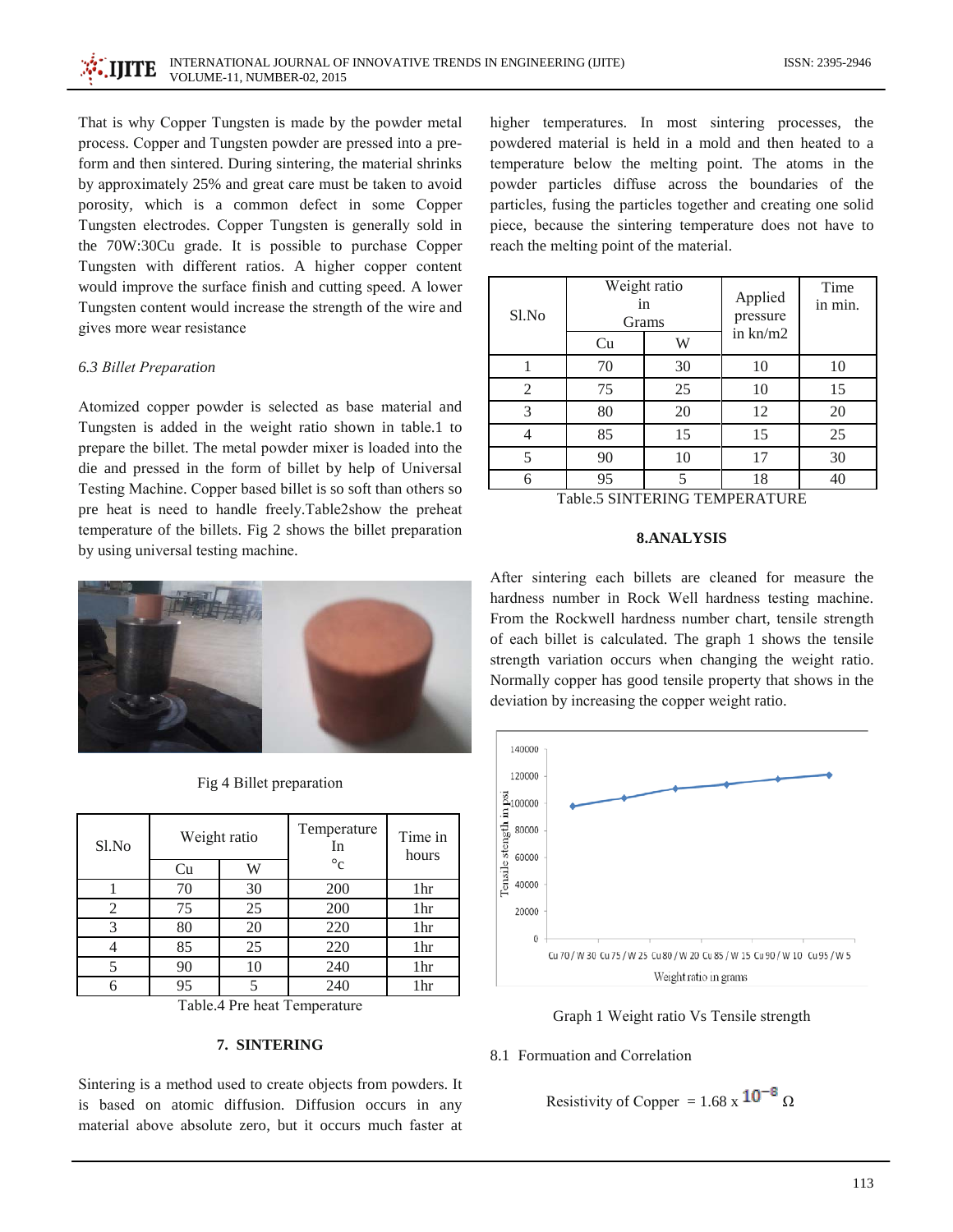Resistivity of tunsten = 5.6 x  $10^{-8}$   $\Omega$ 

$$
R = \rho l / a
$$

Where.

 $\rho$  = Resistivity in  $\Omega$  - m

 $R =$ Resistance in O.

 $l =$ Length in mm

 $A = Area in mm$ 

 $\sigma = 1/R$ 



Graph 3 Weight ratio Vs Electrical Conductivity

| S.No           | Copper<br>Weight<br>ratio<br>Cu | Tungsten<br>Weight<br>ratio<br>W | Resistance<br>R | Electrical<br>conductivity<br>$\sigma$ | Copper<br>Weight<br>ratio<br>Cu | Tungsten<br>Weight<br>ratio<br>W | Resistance<br>R        | Electrical<br>conductivity<br>$\sigma$ |
|----------------|---------------------------------|----------------------------------|-----------------|----------------------------------------|---------------------------------|----------------------------------|------------------------|----------------------------------------|
|                | 30                              | 70                               | 3.41            | 0.42                                   | 70                              | 30                               | $1.212 \times 10^{-6}$ | 0.82                                   |
| 2              | 25                              | 75                               | 3.15            | 0.38                                   | 75                              | 25                               | $1.137 \times 10-6$    | 0.87                                   |
| 3              | 20                              | 80                               | 3.9             | 0.34                                   | 80                              | 20                               | $1.045 \times 10^{-6}$ | 0.95                                   |
| $\overline{4}$ | 15                              | 85                               | 4.71            | 0.3                                    | 85                              | 15                               | $9.625 \times 10-7$    | 1.03                                   |
| 5              | 10                              | 90                               | 6.1             | 0.27                                   | 90                              | 10                               | 8.794 x 10-7           | 1.13                                   |
| 6              | 5                               | 95                               | 7.2             | 0.23                                   | 95                              |                                  | $7.962 \times 10-7$    | 1.25                                   |

 $\sigma$  = electrical conductivity

Table 6: Comparison of Actual and Predicted Values Copper and Tungsten

Electrical conductivity is directly propostional to electrical resistance, this variasion illustrated in the graph 3. Tungsten has poor electrical conductivity when comparing with copper. So the weight ratio of Tungsten is gradually decresed in the billtes combination. As a result the electrcial conductivity increased gradually. Table.5 compares the details of electrical resistance and conductivity.

## 9.CONCLUSION

WEDM is a non-traditional machining process used to fulfil the requirement of several metal cutting industries. It is applied where there is need to produce complex two and three dimensional shapes through electrically conductive work piece using a wire electrode travelling longitudinally. This WEDM process is independent of hardness value of work piece and has been commonly applied where tight dimensional tolerances and high profile accuracy is needed. The ultimate goal of the WEDM process is to achieve an accurate and efficient machining operation

without compromising the machining performance and wire breakage.

- I. Wire failure occurs in Wire EDM process as a result of severity in wire wear rate, which is a function of discharge current.
- II. The zinc coated brass wire performs better when compared to bare brass wire because of it slow wear rate and lower breakage with increased discharge current conditions.
- III. Enrichment of Tungsten, which reduces property of current conductivity in wire electrode, It leads wire breakage.
- IV. From this paper, as a result is suggested by increasing the weight ratio of Copper in wire has high tensile strength, electrical conductivity and low resistance.